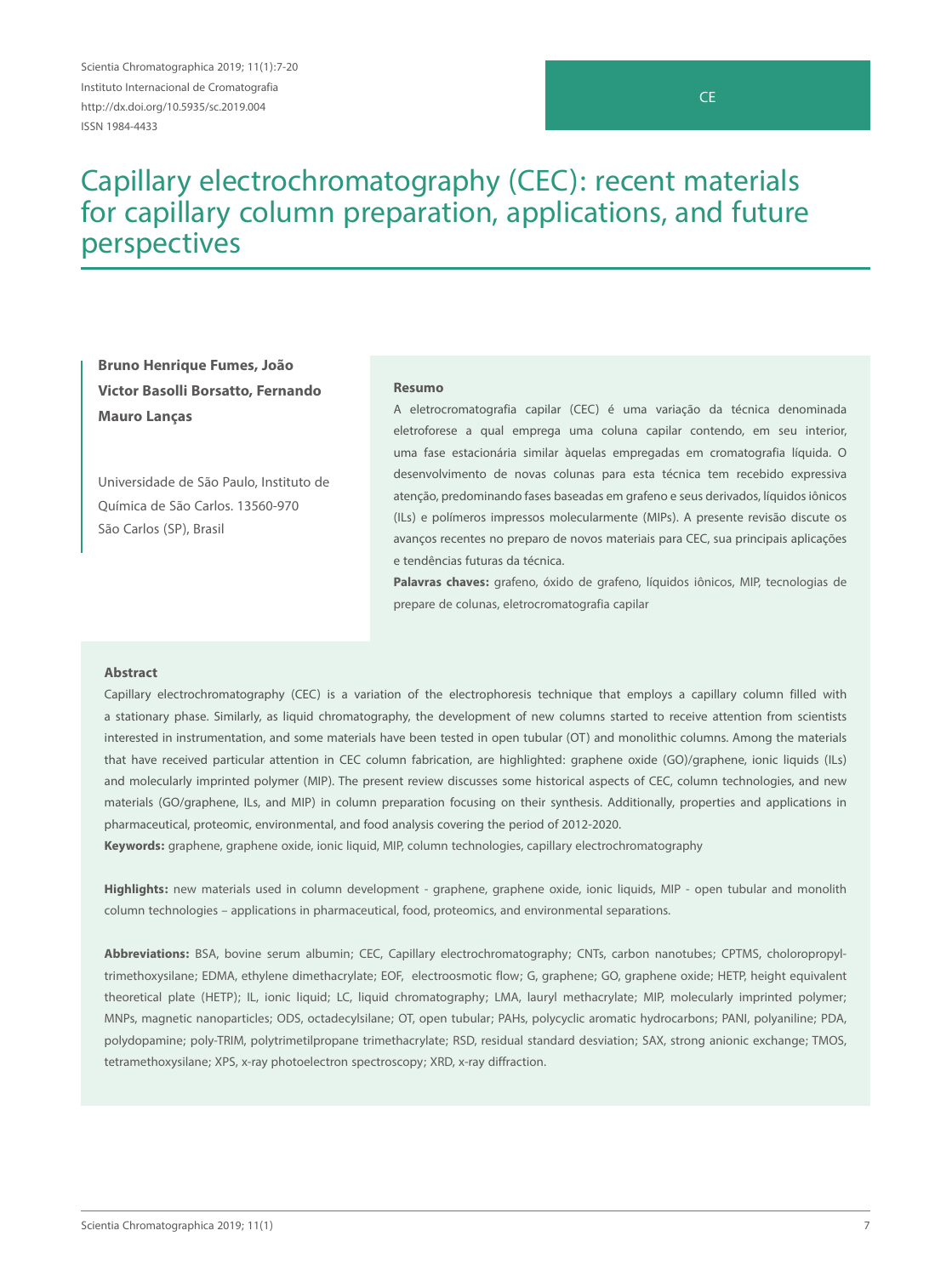## **1. CEC Historical aspects**

The concept of capillary electrochromatography emerged with the Pretorious' experiments in 1974 by applying a electrical potential instead of a pressure to pump the mobile phase. [1] The main problem found was column heating, a consequence of the use of an HPLC column with poor heat dissipation. In 1983 Jorgenson e Lukacs [2] conducted the first separation using graphite electrodes applying 30kV of voltage in a capillary column with 170 µm (internal diameter) packed with silica Partisil-10 ODS-2, with on-column fluorescence detection. The main advantage of this work was the possibility of applying high voltages, which contributes to faster separation. This was possible because of the use of a capillary column that dissipated better heat caused by the Joule heating effect. Following this work, Knox e Grant [3] studied the fundamental aspects of CEC, such as electroosmotic flow profile (EOF). EOF relation with particle size and a decrease in Joule heating effect when the capillary column is used were evaluated. All these works showed that better separation could be achieved using flow generated by potential difference instead of pressurized flow.

# **2. Column technologies and new materials used as stationary phases**

It is well known that capillary columns in CEC are required due Joule effect. There are three column technologies used nowadays: packed columns, open tubular columns, and monolithic columns. These columns have vantages and advantages among them, and of course, materials used in column design are receiving special attention in the last years. The critical point is that in the period that this review comprises (2012-2020) almost all publications evaluated in several application fields (pharmaceutical, proteomic, food, environmental, etc.) employed either monolith or open tubular columns. This is because these columns do not use frits, so bubble formation

in the system will decrease, as will be discussed in the next topic. Besides, heat-dissipation is better in these column types.

New materials used in column packing can improve selectivity, peak capacity, height equivalent theoretical plate (H), and, consequently, obtain better resolution. It was also noted that some materials had received particular attention in column development. Among these materials graphene (G), graphene oxide (GO), ionic liquid (IL), and also MIP, with few articles published in this period, are significant materials to obtain selective columns for particular compounds class. This subject will also be discussed in this review.

#### **2.1. Packed columns**

There is no commercially available frit for capillary columns, so it is necessary to use lab-made approaches. *In situ*, sintering is a useful alternative for frits if the material presents Si-OH groups. However, frit fabrication is a concern that deserves special attention because this process will affect column performance and also can be responsible for burble formation in the CEC system. [4] The photopolymerization in UV is another alternative. Using suitable monomers, however, radiation can change the silica properties near the frit, which will also contribute to bubble formation. [5] The use of magnetic nanoparticles (MNPs) ferrite-based and reduced capillary column diameter in column extremity is another strategy. [6]

#### **2.2. Open tubular columns**

Open tubular (OT) columns are produced by forming a thin film of stationary phase on the column capillary walls. This column configuration has a better heating dissipation compared with a packed and monolithic column, but has lower sample capacity. The stationary phases used in OT columns are classified into four types: chemically bonded, physically or dynamically adsorbed, organic polymers based, and coated by the sol-gel process.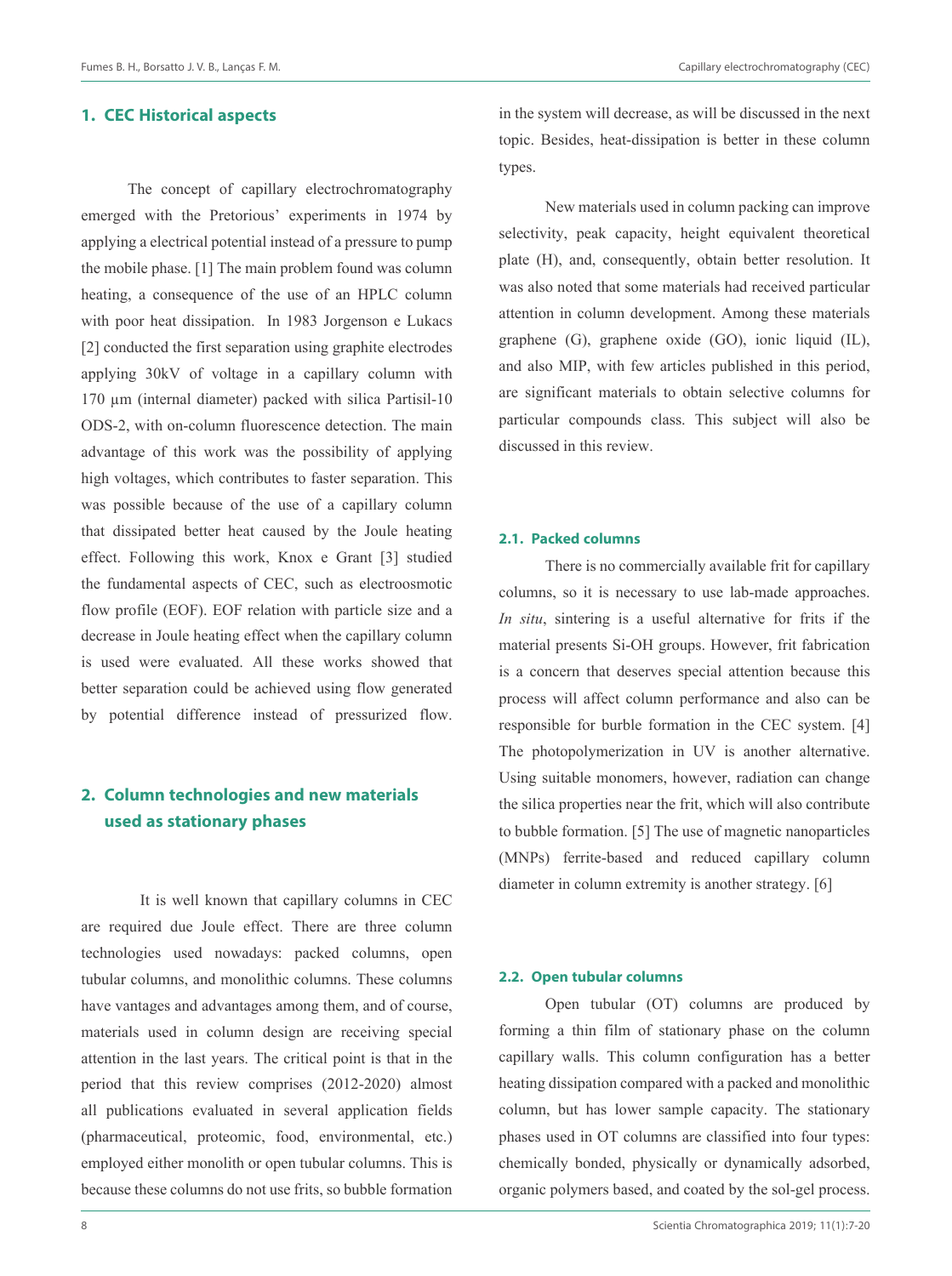The organic polymer chemical bond onto the capillary silica wall forms the first type; the second phase-type use electrostatic interactions between the capillary and with a binder group; the third type involve a polymerization process during the capillary column preparation; a sol-gel process is the typical one representing the fourth and last type of phase. These processes are similar to monolithic column fabrication, but only a small amount is deposited in the capillary wall [7,8].

#### **2.3. Monolith columns**

Monolithic capillary columns consist of a porous bed of a solid stationary phase with network channels in which mobile phase flows. This column type has macrospores (diameter 2 to 50 nm) and mesopores (around to 2 nm diameter). The use of monolith is a good alternative for replacing the packing material because it does not require frit. These columns are prepared by *in situ* polymerizations. The phases that form the monolith are divided into two categories: silica-based monoliths and organic polymers based monoliths. [9,10]

# **2.4. Advanced materials used in capillary column preparation, properties, and synthesis strategies.**

#### 2.4.1. Graphene and graphene oxide

Graphene was discovered in 2004; this carbon nanomaterial has shown excellent properties for analytical sample preparation, columns preparation, and other applications. [11] This includes extraordinary electronic, thermal and mechanical properties, ultrahigh specific surface area, good thermal conductivity, electric mobility of charged carriers, excellent optical transparency, high Young's modulus values, and fracture strength. Furthermore, graphene is inexpensive and easily synthesized. [11]

The nanosheet graphene morphology allows adsorption in both surfaces, and this can contribute to a better separation, been an advantage in comparison with carbon nanotubes and fullerene, for example. Nanotubes and fullerenes can present steric hindrance, blocking the possibility of the target compounds access their inner surface [12]. The main important application of graphene in separation using CEC is the separation of molecules with a delocalized  $\overline{\omega}$ -electron system. This provides strong affinities for molecules with aromatic rings such as organic pollutants, drugs, and some biomolecules. There is also the possibility to functionalize graphene through GO. [11]

Many synthetic routes can be used to obtain graphene and GO starting with graphite. Gengle et al.[13] published a review addressing this theme. The primary method to obtain is by reducing graphene oxide; the most useful method to obtain graphene oxide is the Hummers<sup>7</sup> method, which follows a chemical exfoliation process. The main synthesis steps involve graphite oxidation by  $KMD_{4}$ ,  $H_2SO_4$  and NaNO<sub>3,</sub> followed by chemical exfoliation of the formed graphite oxide to obtain graphene oxide. Finally, the oxide reduction to graphene, using most commonly hydrazine, completes the sequence. A concern that must be considered is that graphene can agglomerate if dried in the wrong way (atmosphere dry). To prevent this, it is necessary to use freeze-drying under vacuum; this will prevent graphene nanosheets agglomeration. [11] If there is a need for separation of more polar compounds, GO can be used after being prepared using the same method proposed by Hummers [14], but escaping the last step (GO reduction). The same dry process can be used to prevent GO agglomeration, but if dried at room temperature, the GO agglomeration is expected to be lesser than for graphene nanosheets due presence of carbonyl and hydroxyl groups in the GO structure.

#### 2.4.2. Ionic Liquids (ILs)

ILs are liquid salts at room temperature (25° C), whose melting point is lower than 100 °C. The ILs stand out due to the physicochemical properties derived from their molecular structure. Their molecular structure consists of organic cations or/and anions derived from Lewis bases (nitrogen and phosphorus) donor atoms. Some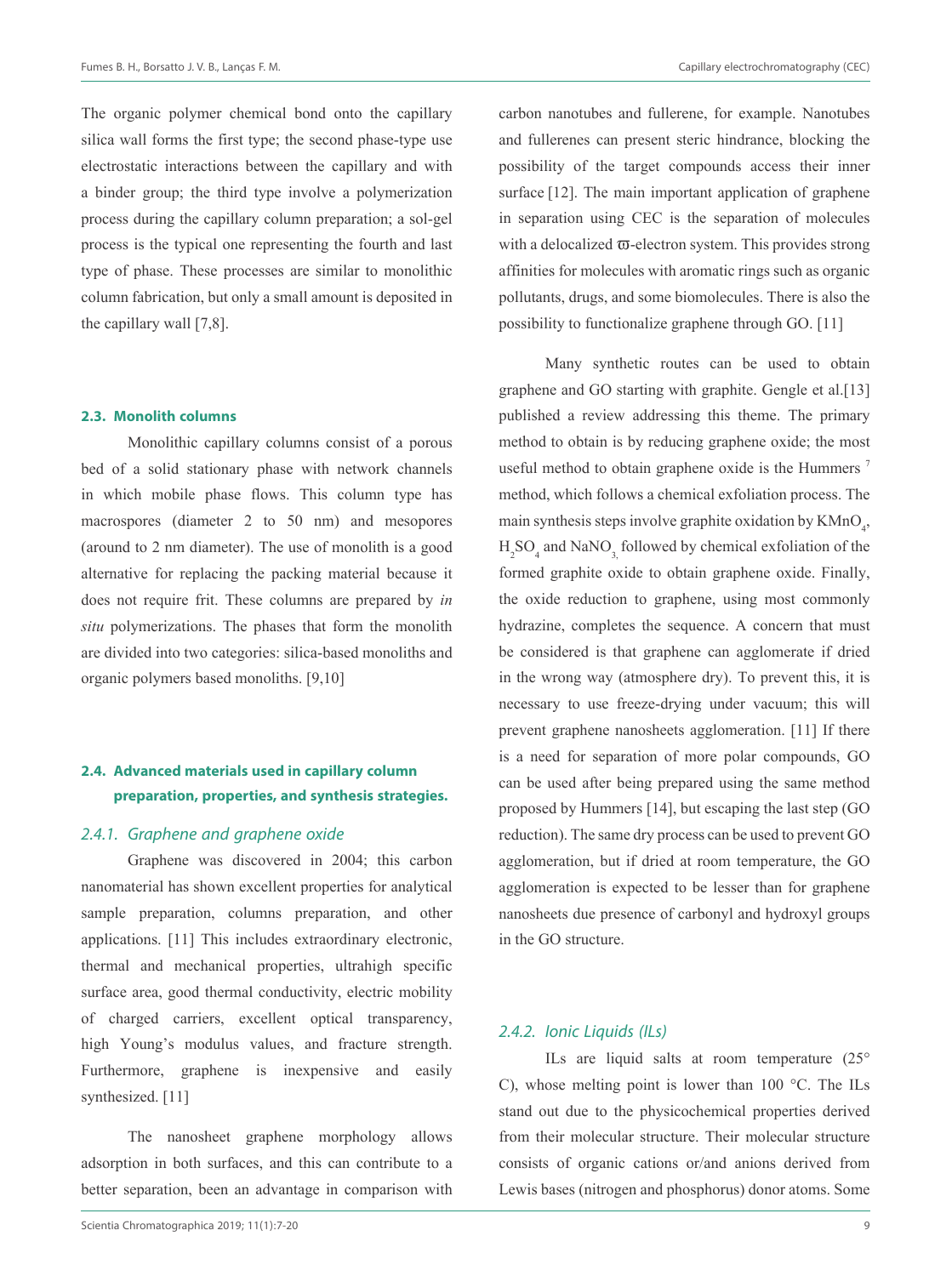examples of cations ILs are imidazolium, pyrrolidinium, and polyatomic anions containing different inorganic or organic anions as tetrafluoroborate, hexafluorophosphate, bromide). [15,16]

ILs have attracted interest in sample preparation and analytical separations due to the possibility of adding different substituents into the IL structure, thus tailoring their hydrophobic or hydrophilic abilities. The approaches used in column fabrication are supported, immobilized, attached, and surface-confined ILs.

IL supported can combine properties of IL with solid supports; the most usable are graphene, CNTs, fused silica or particles, and magnetic nanoparticles. This supported ILs allow different types of interactions such as ion-exchange (inorganic anions), hydrophobic interactions, electrostatic interactions, strong hydrogen bonding, and  $\overline{\omega}$ - $\overline{\omega}$ , which contributes and improve the separation process. [16] The main limitation of this approach is to bond the IL onto the support. The most used support is silica due to the difficulty to immobilize ILs in the surface of inert materials; this is an advantage if taken in consideration that capillary column used to fabricate CEC columns are made of silica. [16]

## 2.4.3. Molecularly imprinted polymers (MIP)

The use of molecular imprinting arose from the molecular recognition defined as the ability of a molecule that binds to another to complement the first form, based on selective interactions such as antigen-antibody and enzymesubstrate. [17] This is responsible for the main advantages of using MIP as a stationary phase. The existence of selective sites is fundamental for the interaction between the monomer and the template molecule during the polymer synthesis. [18] For these aspects, MIPs exhibit a very high specificity for target compounds or compounds class.

Wulff and Sarham developed the first approach to molecular recognition in 1972; these authors described the synthesis of a covalent organic polymer with selective sites for glyceric acid enantiomers. In 1981, Arshady and Mosbach synthesized a non-covalent organic polymer different from the process developed by Wuff. [19] Since then, the imprinted materials have been widely studied and applied in many areas of chemistry. In CEC column preparation it is not different, although the publications in the last five years shows a clear preference for the use of graphene and ILs derivatives.

Three approaches can be used in MIP syntheses: covalent, non-covalent, and semi-covalent. The covalent method forms reversible covalent bonds between the monomers and the template. However, to remove the template from the resulting MIP, cleavage of the covalent bonds is required, and this can damage the polymer formed, and consequently, reduction of selectivity can be observed. In this type of material, the application becomes restricted as there are not many functional monomers that can be used in the syntheses. [20] The non-covalent approach involves the formation of non-covalent interactions between monomers and the template. These interactions are ionic, hydrophobic, or hydrogen bond types. This method for the preparation of MIPs is the most commonly used due to the incorporation and removal of the template without the formation and breakage of chemical bonds, an advantage over the first method. Besides, a wide variety of functional monomers can be used for selective interactions with the sites of the molecules of interest. However, this method also has lower selectivity because a balance occurs during the interaction of the monomer with the template in the synthesis process. Thus, it is necessary to use an excess of monomer to ensure the complex formation, and this factor leads to the formation of the MIP selective sites due to the presence of free functional monomers. The semi-covalent approach combines the advantages of two methods just described. Initially, covalent and non-covalent bonds are formed during the molecular recognition of the analytes. [19]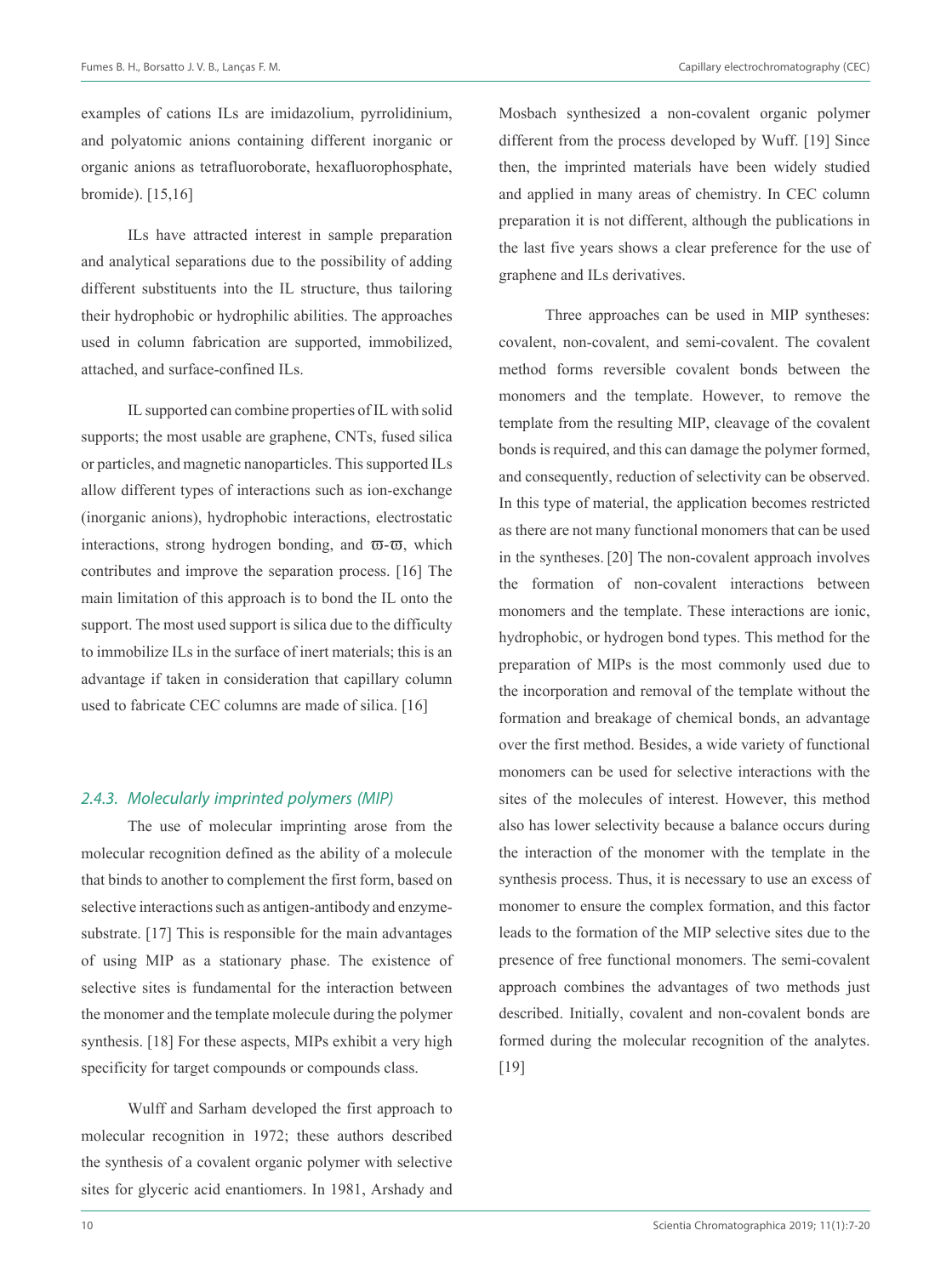# **3. Applications of CEC focusing materials used in capillary columns and applications covering the period of 2012-2020.**

The applications that were focused in this review comprise the period of 2012-2020 (pre prints and accepted papers as well) and intend to show possible applications of the discussed materials (G, GO, IL, and MIP) in CEC. The division of topic was done focusing on pharmaceutical, proteomic, environmental, and food applications.

## **3.1. Pharmaceutical application**

CEC's relevant applications that comprise pharmaceutical applications using different materials in CEC capillary columns are shown in **Table 1**. It can be noted that the works in this area of application focus on monolithic and OT columns. The highlighted material in this section is the use of graphene and MIP. Unfortunately, in this review it was not find any work that uses ILs for these applications.

**Table 1.** Recent column/material fabricated for CEC applications in pharmaceutical field.

| <b>Column/materials</b>                                          | <b>Applications</b>                                                                                                 | Year |        |
|------------------------------------------------------------------|---------------------------------------------------------------------------------------------------------------------|------|--------|
| Monolithic MIP column                                            | Chiral separation of amlodipine                                                                                     | 2012 | $[21]$ |
| Silica monolithic column chemically<br>modified with L-pipecolic | Chiral separation of dansyl amino acids                                                                             | 2012 | $[22]$ |
| OT-BSA conjugated with GO/Fe <sub>3</sub> O <sub>4</sub>         | Enantioseparation of L-tryptophan used in antidepressant agent                                                      | 2013 | $[23]$ |
| Monolith BSA functionalized                                      | Recognition between two of enantiomers pantoprazole and atenolol                                                    | 2014 | [24]   |
| OT-GO funcionalized                                              | Benzhydryl compounds separatation                                                                                   | 2014 | $[25]$ |
| OT, GO-MIP                                                       | Determination of dopamine, epinephrine, and norepinephrine                                                          | 2014 | [26]   |
| OT, silica sol-gel containing porphy-<br>rin-brucine conjugate   | Evaluation of oligopeptides, nucleosides, nucleobases and nucleotides                                               | 2017 | $[27]$ |
| Polydopamine/Au nanoparticles/<br>DNA on Chip                    | Separation of tryptophan enantiomers                                                                                | 2017 | [28]   |
| OT, GO modified with Maltodextrin                                | Separation of nefopam, amlodipine, citalopram hydrobromide, econazole,<br>ketoconazole and cetirizine hydrochloride | 2020 | [29]   |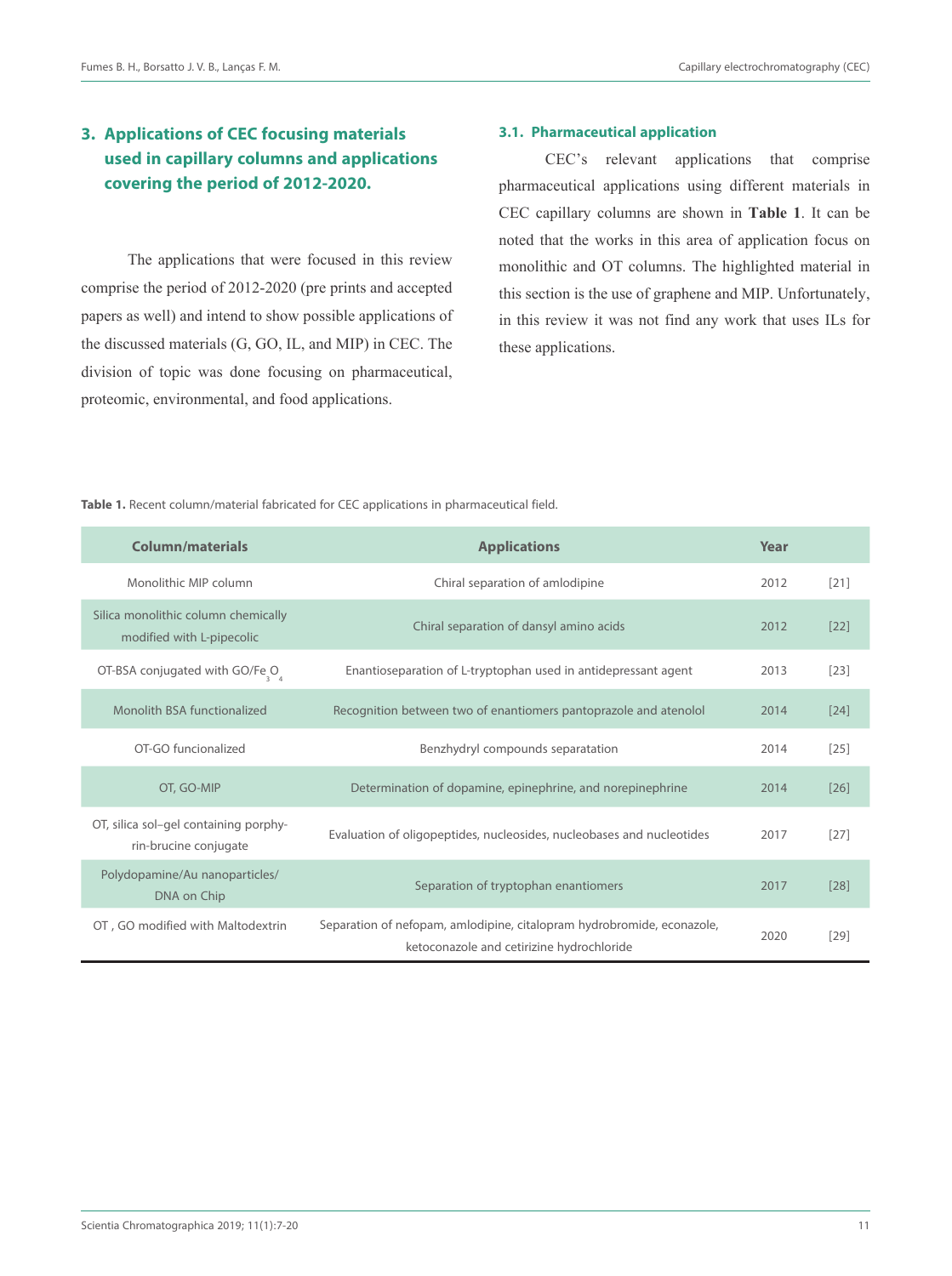Lei et al. [30] explored the combination of monolithic design grafted MIP. Polytrimetilpropane trimethacrylate (poly-TRIM) was used as a template, performing the grafting polymerization. To evaluate the monolithic perform, the authors test the column for chiral separation of rac-amlodipine, zopiclone, and ofloxacin. The authors investigated the temperature effect in the column preparation, concluding that temperatures higher than 60 °C produces an occluded column. The use of different solvents in column preparation (ACN, toluene, and mix of toluene and isooctane) produced columns able to separate enantiomeric mixtures. However, the best results were obtained using toluene/isooctane. The results were also reproducible, showing an RSD lower than 5% for all compounds. This work contributes to showing a secure method to prepare a porogen column for chiral separation and also suggested that more than one solvent can be used in this kind of monolithic column preparation.

Liang et al. [23] proposed an OT column containing bovine serum albumin (BSA)-conjugated graphene oxide– magnetic nanocomposites (GO/Fe3O4) as stationary phase for enantioselective separation of L-tryptophan used as an antidepressant agent. The authors optimized the following CEC conditions: the influence of detection potential, separation voltage, buffer concentration, and pH buffer. These are the most relevant factors to be evaluated

when developing a CEC method, taking into account that all these factors must be optimized to achieve better separation conditions. The RSD % obtained before method optimization was less than 6%. The main result of this work discussed by the authors was the possibility to conclude that stationary phase GO/Fe3O4/BSA can be packed at any desired position in the microchannel by an externally applied magnetic field, which simplifies the immobilization methodology of proteins in OT-CEC. Furthermore, the GO/Fe3O4/BSA can be regenerated easily, which helps method reproducibility.

Ye et al. [26] prepared an OT capillary column GO-MIP coated. **Figure 1** represents the schematic procedure to prepare this column. The method used in OT column preparation was the same used to coat CE columns using methacrylic acid and dopamine as a template monomer [31]. Results showed good reproducibility (RSD% lower than 6,2) for all analytes, with an excellent linear range  $(20,0–200,0 \mu g/mL)$ . The material characterization was done using x-ray diffraction (XRD); most of the works that synthesize graphene for sample preparation and other applications use this method, sometimes in combination with Raman spectroscopy or x-ray photoelectron spectroscopy (XPS) [32]. The authors of this work also confirmed that EOF is stable in different pH ranges so that this study can contribute to the fabrication of other



Figure 1. Schematic preparation of the GO-MIPs coated capillary. Reproduced by permission from [26]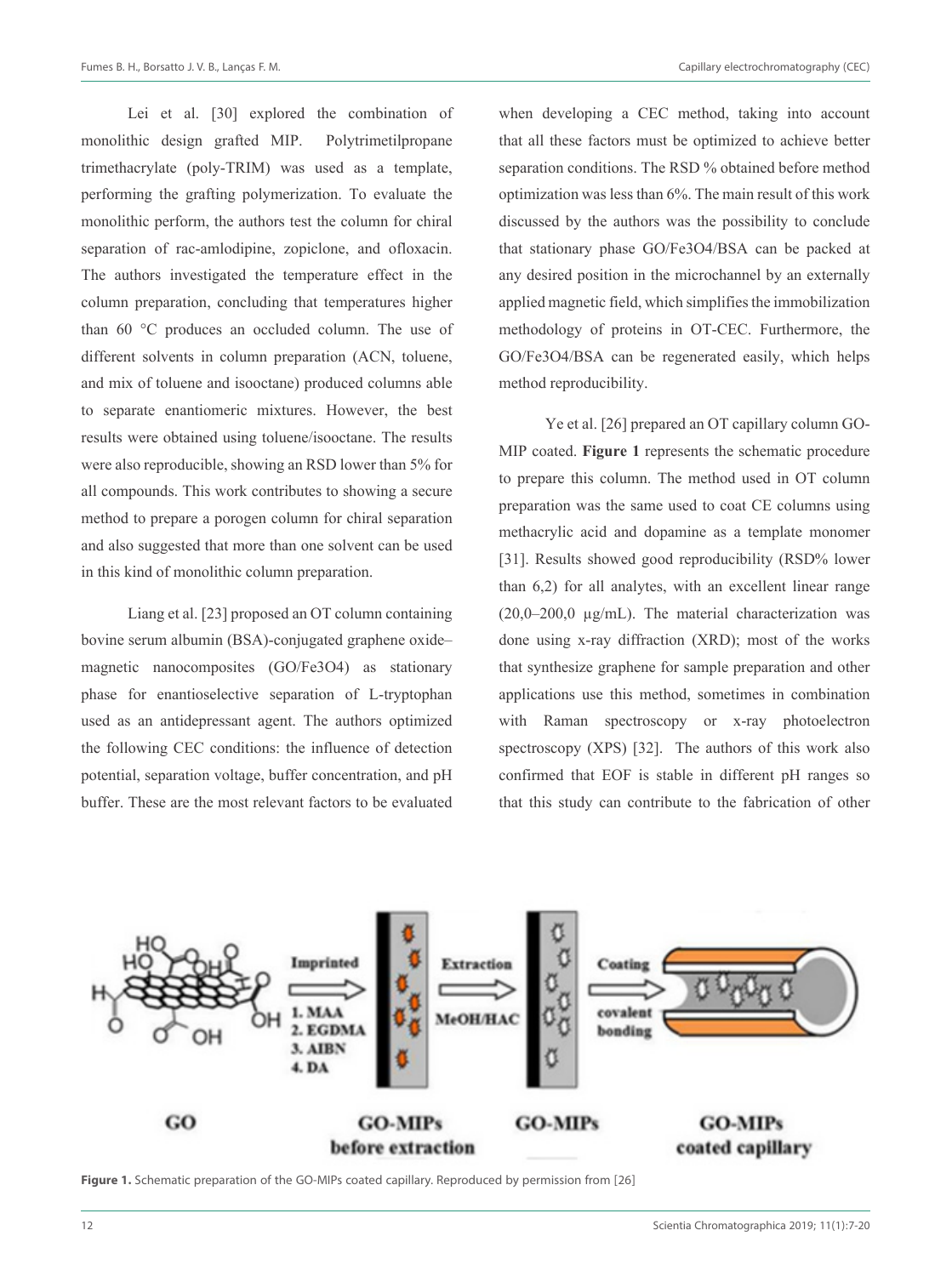MIP templates coated with graphene for other analytical proposed.

#### **3.2. Proteomic applications**

Recently scientists have moved their attention to proteomic fields identification, quantification, and characterization of the proteins and peptides of a specific biological fluid, cell, or tissue, and the study of their structure, function, and interactions. This interest is due to the expectation that the results obtained in this field can contribute to clinical diagnosis, treatment, and biomarker discovery, helping to prevent, diagnose, and monitor the evolution of many diseases. [33]

CEC can contribute to proteomic analysis, as shown in **Table 2**, which summarizes recent applications using materials highlighted in this review and other materials used in capillary column preparation. The material that clearly received particular attention in the revised period was ILs, which has more publications in this area, preferably using monolithic columns; some relevant works will be discussed below.

**Table 2.** Recent column/material fabricated for CEC applications in environmental.

| <b>Column materials</b>                                                                               | <b>Applications</b>                                                                                                 | Year |        |
|-------------------------------------------------------------------------------------------------------|---------------------------------------------------------------------------------------------------------------------|------|--------|
| Monolithic - IL (tetramethoxysilane and 3-mercap-<br>topropyltrimethoxysilane)                        | PAHs, four alkylbenzenes and five phenols                                                                           | 2012 | $[34]$ |
| Silica particles entrapped with monolithic frits                                                      | Alkyl benzenes separation                                                                                           | 2012 | $[35]$ |
| Monolithic- IL (1-vinyl-3-octylimidazolium chloride,<br>ViOcIm(+)Cl(-))with lauryl methacrylate (LMA) | Alkyl benzenes separation                                                                                           | 2012 | $[36]$ |
| Monolithic -GO incorpored in column                                                                   | Separation of alkyl benzene and PAHs                                                                                | 2012 | $[37]$ |
| Monolithic - organic-silica hybrid                                                                    | Polycyclic aromatic hydrocarbons (PAHs), alkylbenzenes, phenols, inor-<br>ganic anions and organic acids separation | 2013 | $[38]$ |
| Monolithic - (glycidyl methacrylate-co-ethylenegly-<br>col dimethacrylate)                            | Alkylbenzene separation                                                                                             | 2014 | $[39]$ |
| $OT$ – graphene                                                                                       | Alkylbenzene separation (in this case was evaluated different coated<br>strategy)                                   | 2014 | [40]   |
| Monolithic IL (1-butyl-3-vinylimidazolium-<br>bis[(trifluoromethyl)sulfonyl]imide)                    | Separation of alkylbenzenes, phenols, anilines and polycyclic aromatic<br>hydrocarbons                              | 2018 | [41]   |
| Monolithic, 1-vinyl-3-octylimidazolium bromide<br>(VOI) and styrene                                   | Separation of alkylbenzenes, polycyclic aromatic hydrocarbons, proteins<br>and amino acids                          | 2020 | $[42]$ |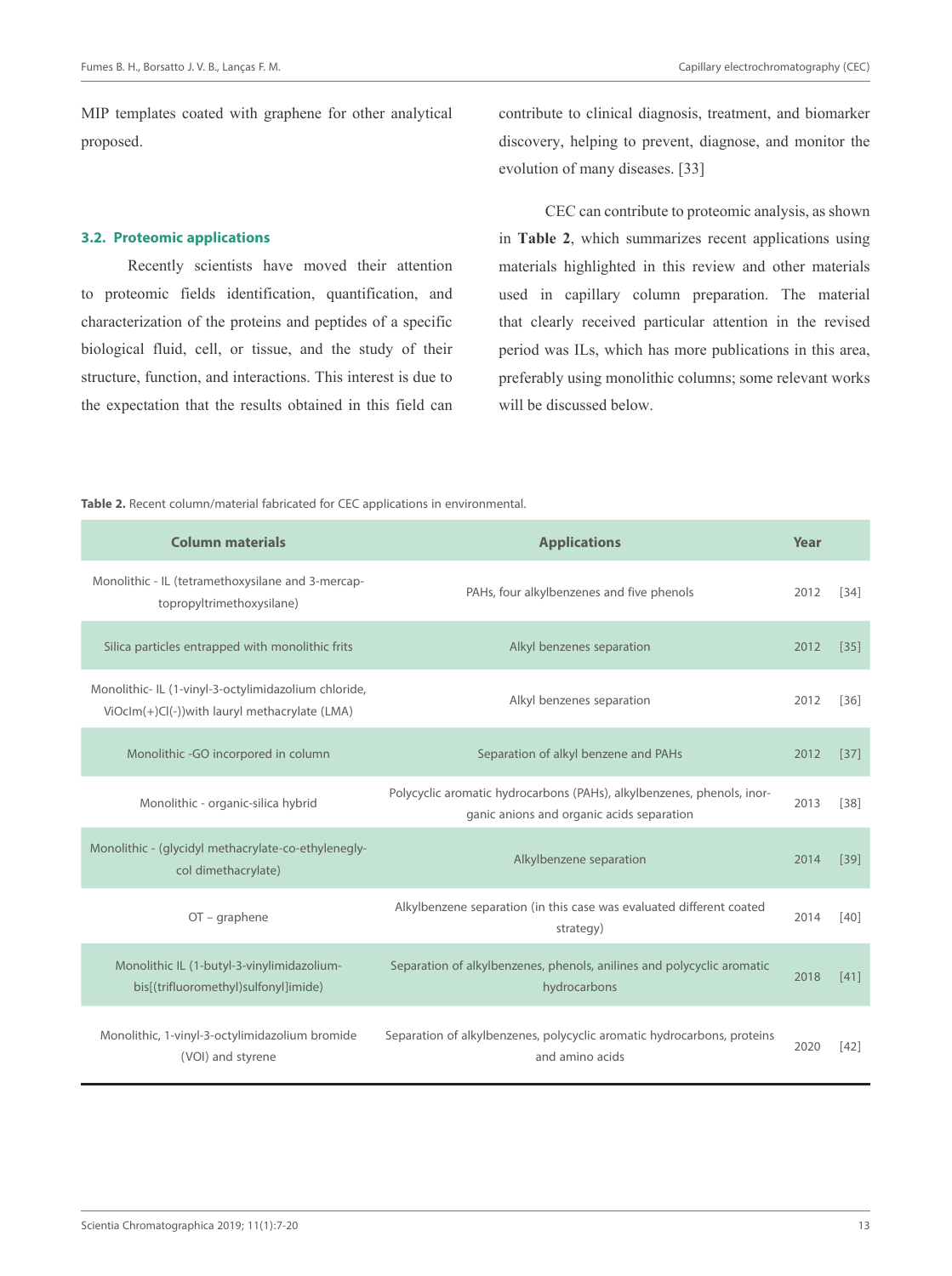Wang et al. [36] proposed an IL monolithic capillary column prepared by thermal free-radical copolymerization of IL (1-vinyl-3-octylimidazolium chloride, ViOcIm+Cl−) together with lauryl methacrylate (LMA) as the binary functional monomers, and ethylene dimethacrylate (EDMA) as the cross-linker in binary porogen. The proportions of reagents used in column the fabrication were optimized and showed, as expected, a remarkable influence in EOF. Some factors that affected the polymerization mixture of cationic monomers, as in IL case, include: the distance of the imidazole groups and the radical position, charge density, ionic strength, and hydrophobic interactions. So, it is also important to evaluate different proportions among reagents to find better conditions. In this work the authors suggested the optimal ratio of ViOcIm<sup>+</sup>Cl<sup>−</sup> to EDMA was 60–40% considering of the visual appearance of peak shape (of course a better option is the use of a factorial design to evaluate this). A monolithic column with cationic imidazole groups of ViOcIm+Cl− can generate a stable reversed EOF in a wide pH range. It was demonstrated that the separation mechanism of charged compounds could be a mixed-mode of SAX, and hydrophobic interaction and neutral compounds separations were based on hydrophobic interaction.

Xiau Wang et al. [43] prepared a monolithic column using pyridinium immobilized in silica surface by in situ polymerization in 3-chroropropyl-silica and 4,4'-dipyridyl for hydrophilic interaction. The hybrid material has stable microstructures with a hydrophilic retention mechanism using a mobile phase with a CAN concentration higher than 50%. Stable EOF was observed in 3,0-9,0 range of pH. The combination of this IL supported on a silica surface also can supply other separations mechanisms (hydrogen bond,  $\overline{\omega}$ - $\overline{\omega}$  interactions, and anion exchange). The column was employed in amino acids and nucleotides separation (and also phenol, but this is not the focus in this section), and the number of theoretical plates achieved for nucleic acids was near 164 000. This capillary column approach has great potential to be used for the analysis of polar compounds in CEC. Of course, the comparison with other approaches is necessary to evaluate the best methodology.

Gao et al. [44] produced an OT-CEC column coated with GO using a tentacle-type polymer coating (**Figure 2**). This approach is also used in other capillary column preparation for CEC [45,46]. This column showed a stable EOF in a wide pH range (4,0-9,0), having a good separation of small neutral molecules, amino acids, and ephedrine– pseudoephedrine isomers with a resolution higher than 2.30 and column efficiency up to over 170 000 plates/m. The reproducibility in column preparations showed an RSD lower than 7,5%, which is suitable considering that many variables can influence this kind of column preparation. This column was compared with a polymer and GO capillary coated and showed higher theoretical plate numbers and resolution than both. The results showed that this column could be used to provide separation of peptides and other small molecules. The results will be better for polar compounds because GO is better for this kind of separation than graphene (G) due to the presence of hydroxyl groups in the GO surface.



**Figure 2.** Representation of a GO tentacle-type polymer coating for CEC column. The carbon chains are represented through the green lines.

#### **3.3. Environmental**

Most applications retrieved in this review that could be employed in the environmental analysis are because column characterization of CEC columns utilizes PAHs and benzene derivatives as chemical probes. The same behavior is observed in the last two applications described as for environmental analysis. The majority of the new columns prepared for being used in CEC utilize ILs follow and graphene oxide/graphene. **Table 3** summarizes the applications in this field.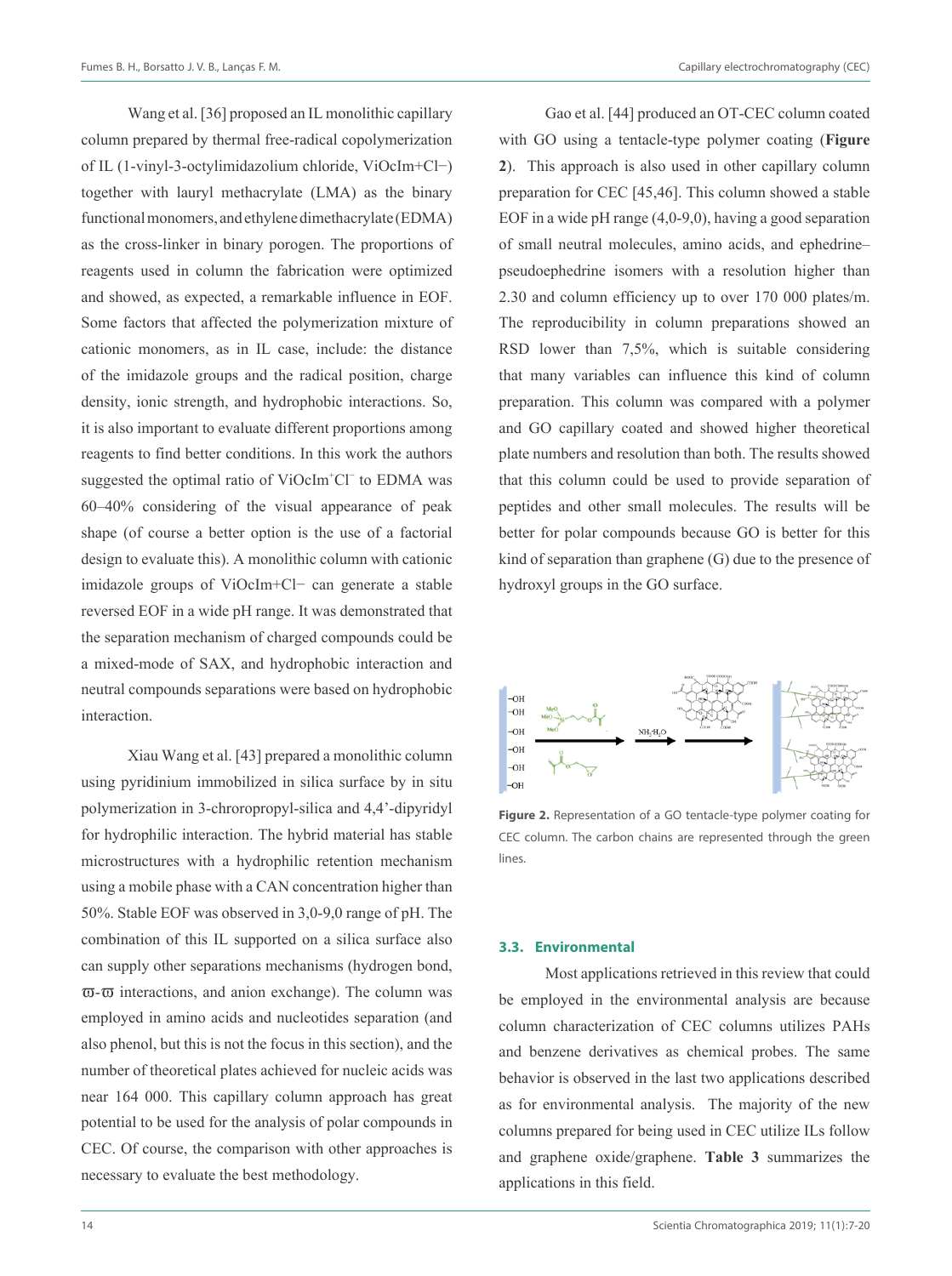Han et al. [34] fabricated a monolithic column based on mercaptopropy-functionalized (MP-silica), prepared by *in situ* co-condensation tetramethoxysilane and 3-mercaptopropyltrimethoxysilane exploring sol-gel process. The authors used FT-IR and XPS to characterize

**Table 3.** Recent column/material fabricated for CEC applications in proteomic.

| <b>Column materials</b>                                                                                   | <b>Applications</b>                                                                                                   | Year |        |
|-----------------------------------------------------------------------------------------------------------|-----------------------------------------------------------------------------------------------------------------------|------|--------|
| OT - bare gold nanoparticles (GNPs)-based stationary<br>phase                                             | Tryptic peptide fragments of native and glycated proteins,<br>bovine serum albumin (BSA), and human transferrin (HTF) | 2012 | $[47]$ |
| Monolithic - IL IL (1-vinyl-3-octylimidazolium chloride,<br>ViOclm(+)Cl(-))with lauryl methacrylate (LMA) | Amino acids separation                                                                                                | 2012 | [36]   |
| Monolithic - (ILs) based on 1-vinyl-3-octylimidazolium                                                    | Four proteins separation                                                                                              | 2013 | $[48]$ |
| Monolithic-ILs pyridinium-based                                                                           | Nucleotides, nucleic acid bases, and nucleosides and<br>nicotines                                                     | 2013 | [43]   |
| OT - polydopamine (PDA) coating as an adhesive                                                            | Proteins separation in biological sample                                                                              | 2013 | $[49]$ |
| OT - histone deacetylase                                                                                  | Apigenin, naringenin, luteolin, and kaempferol characteriza-<br>tion                                                  | 2013 | [50]   |
| OT - APAT-DVB heptakis(2,3-di-O-acetyl-6-O-sulfo)-<br>$\beta$ -CD                                         | D-and I-aspartic acid, d- and I-tyrosine and d-and I-lysine                                                           | 2014 | $[51]$ |
| monolith BSA functionalized                                                                               | Tryptophan enantiomers separation                                                                                     | 2014 | $[24]$ |
| OT - BSA/ PDA/GO                                                                                          | Separation of chiral amino acids tryptophan and threonine                                                             | 2014 | [49]   |
| OT - N-phenylacrylamide-styrene copolymer-                                                                | Separation of anomers of glucose and structural isomers of<br>maltotriose.                                            | 2015 | $[52]$ |
| $OT - GO$                                                                                                 | Amino acids separation                                                                                                | 2015 | [44]   |
| OT, ctaglycidyldimethylsilyl polyhedral oligomeric<br>silsesquioxanes and 4-aminophenyl disulfide         | Tryptic digest of mouse liver protein                                                                                 | 2017 | $[53]$ |
| Monolithic, 1-vinyl-3-octylimidazolium bromide (VOI)<br>and styrene                                       | Separation of alkylbenzenes, polycyclic aromatic hydrocar-<br>bons, proteins and amino acids                          | 2020 | [42]   |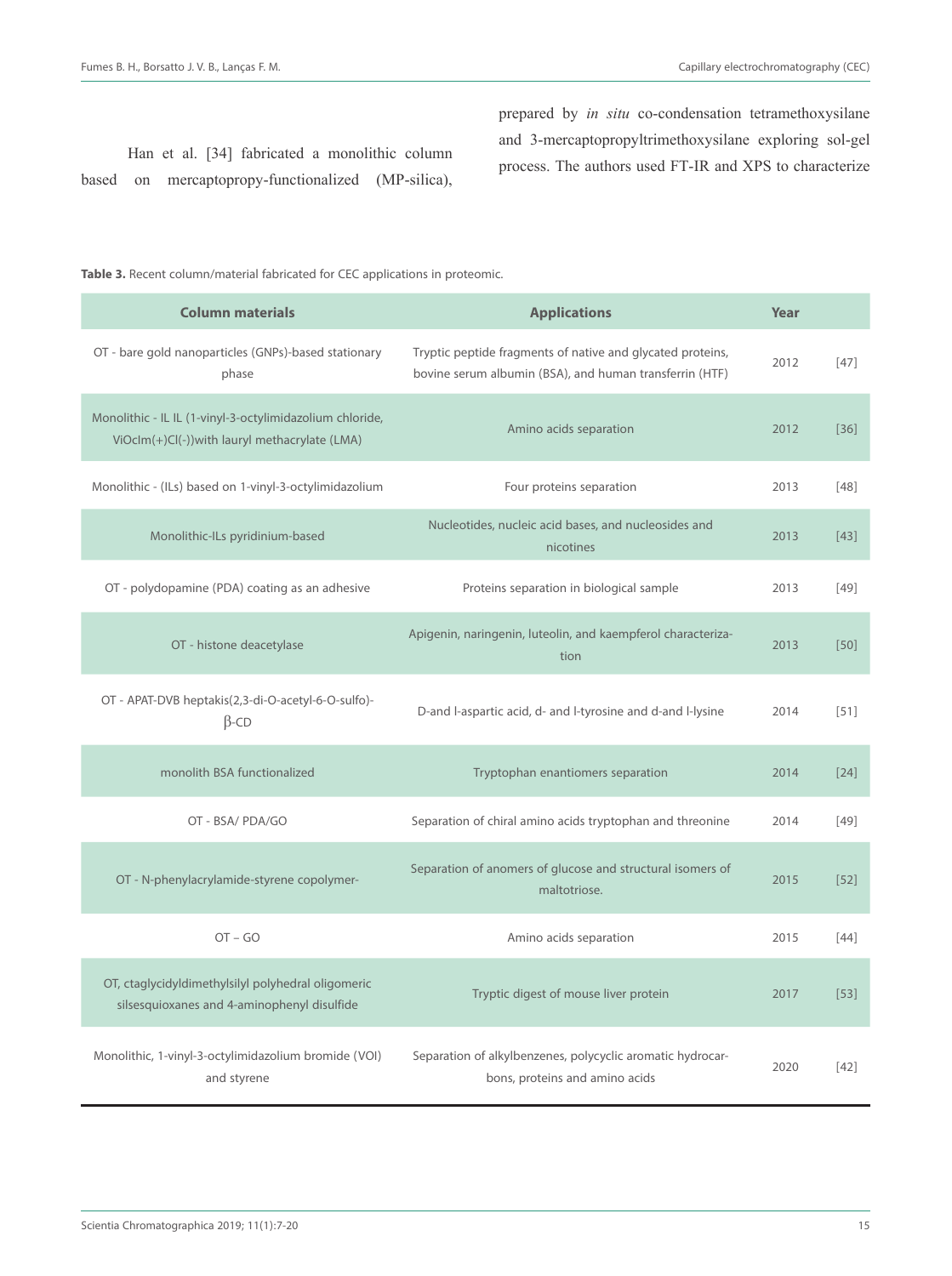the column, which generate a stable EOF in a wide range of pH (3.0–8.0). The column's evaluation was done separating 4 alkylbenzenes, and 5 phenols derivatives and 3 PAHs, with an RSD lower than 6% for different columns, showing the excellent reproducibility of the synthesis method. Unfortunately, the authors did not test these aspects for other compounds (alkylbenzenes and phenols derivate), which could supply better information on the column behavior for different compounds.

Zhang et al. [40] fabricated an OT column for CEC coated with graphene, with a fascinating strategy used, different from that one just cited in this review. The authors first functionalized the capillary surface with polydopamine (PDA), then GO introduced reacting covalently with PDA. PDA's modification efficiency, a conductive polymer, was improved, introducing polyaniline (PANI) to be a sub-layer; PDA was then introduced followed by GO to generate a multilayer capillary column coated with GO-PDA-PANI. The PANI used as a sub-layer improved the capillary separation column. The EOF of the different columns was evaluated by changing the mobile phase pH using thiourea as the EOF marker. For GO-PDA-PANI, the EOF is stable in a pH ranging 4,0-7,0 as shown in **Figure 3**. The separation efficiency was done evaluating alkylbenzenes separation, and theoretical plate numbers were higher than 130 000 for benzene, and RSD was lower than 6,2% for different columns.

Thang et al. [38] developed a CEC monolithic column with two separation mechanisms (mixed mode) using sol-gel tetramethoxysilane (TMOS) and c-choloropropyl-trimethoxysilane (CPTMS) as monomers followed by a post-modification using 4,4-dipyridine. The mechanism of separation exhibit hydrophobic,  $\overline{\omega}$ - $\overline{\omega}$ and anion-exchange interactions, which can help in an improvement in selective mainly for the compounds used in this case: PAHs, alkylbenzenes, phenols, inorganic anions, and organic acids. The column generated a stable EOF and reversed at acidic pH (3-6) due to the pyridinium groups on the surface of the stationary phase; RSD for different monolithic columns were less than 5% for all compounds. Furthermore, the monolithic column showed



**Figure 3.** Illustrative representation of the influence of buffer pH on the EOF mobility for the capillaries. Experimental conditions: 10 mM CH3 COONa (pH 4–6), 5 mM Na2 HPO4 (pH 7–9); separation voltage, 20 kV; injection, 30 mbar  $\times$  3 s; detection wave, 210 nm; capillary column, 60.5 cm (52 cm effective length)  $\times$  50 µm i.d. Thiourea was used as EOF marker. Reconstructed from[40].

a uniform, monolithic matrix tightly bonded onto the inner capillary wall, and the dipyridinefunctionalized monolithic column showed multiple separation capabilities to be used in neutral and anionic compounds.

#### **3.4. Food**

There are still only a few publications about the determination of contaminants or other compounds in food by CEC in the period covered by this review, as shown in **Table 4**. The work that deserves special attention here is the application developed by OuYang et al. [54]. The innovative approach used for these authors used a pressurized CEC system that reminds a pressure pump used in HPLC. The significant advantage that the use of pressure can provide is to improve the EOF reproducibility, which is cited as one of the main problems when using CEC systems. Another point here is that the use of a packed capillary column was not cited yet during the discussion because of the disadvantages that it has when compared to OT and monolithic columns, considering the practical difficulties of reproducing frits sintering and flow reduction. The method proposed by these authors is beneficial in terms of lesser solvent consumption, high separation efficiency,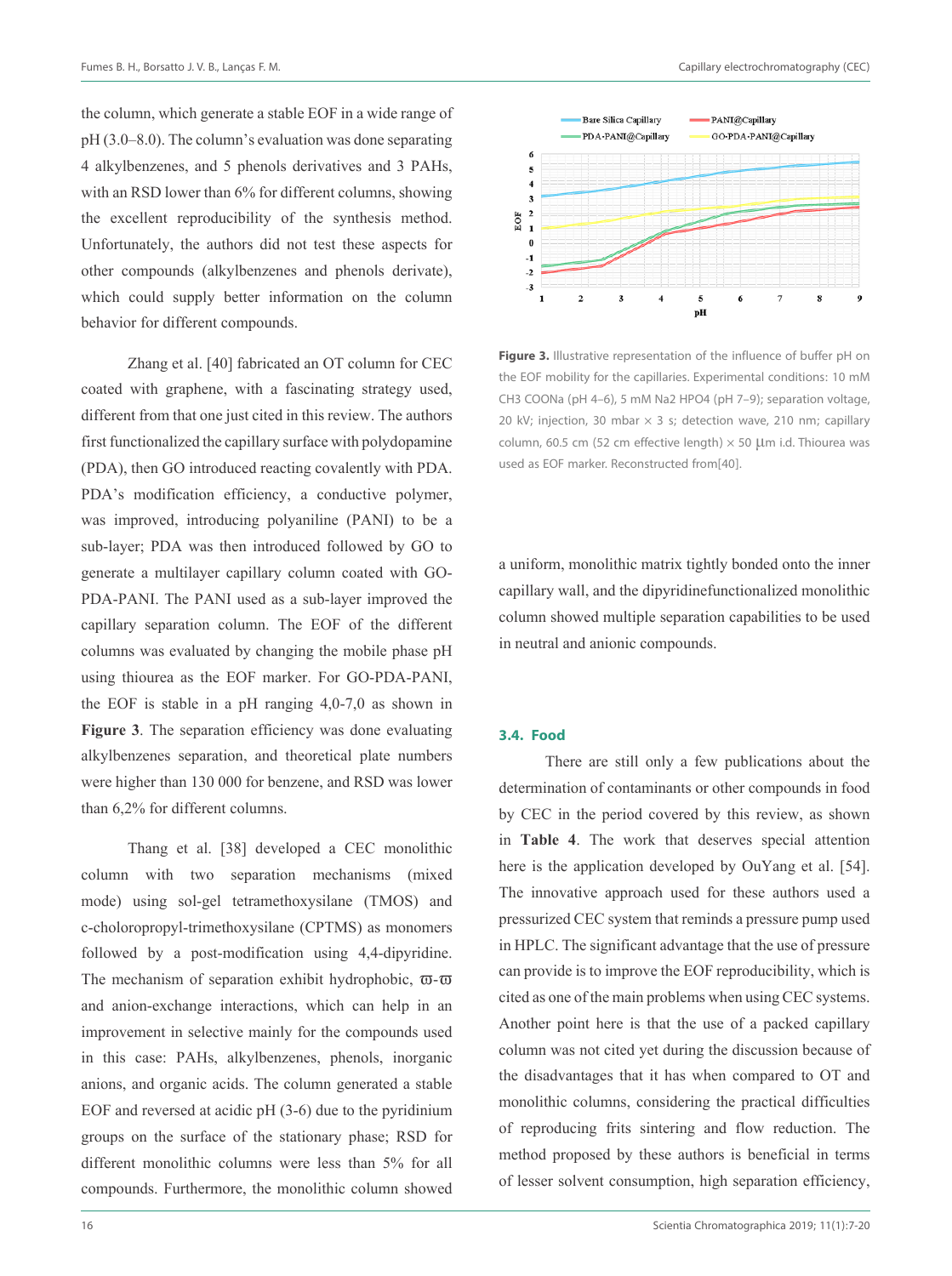$[54]$ 

and rapid analysis than flow generated by the potential differences.

| Column/materials                                                    | <b>Applications</b>                                                           | Year |        |
|---------------------------------------------------------------------|-------------------------------------------------------------------------------|------|--------|
| Monolith, core-shell silica nanoparticles<br>Fe(3)O(4)@SiO(2)/NH(2) | Organic acids separation in complex samples                                   | 2012 | [30]   |
| Packed, (Electropak™, C18, ODS, 3 µm<br>column)                     | Determination of Flumequine and Oxolinic Acid Residues in Aquatic<br>Products | 2014 | [54]   |
| Monolith, organic-inorganic hybrid MIP                              | Organophosphorus pesticides determination in food sample                      | 2014 | $[55]$ |
| Monolith, Poly(vinylimidazole-CO-ethylene<br>dimethacrylate)        | Nitrate and nitrite in vegetables                                             | 2019 | [56]   |
|                                                                     |                                                                               |      |        |

**Table 4.** Recent column/material fabricated for CEC applications in food contaminants analysis.

## **4. Concluding Remarks**

Regarding the aspects of new analytical techniques, CEC has the most considerable importance to the pharmaceutical industry, especially in the analysis of neutral and acidic compounds, being limited for the separation of strongly alkaline compounds. This may be a paradox since many pharmaceutical industry products contain basic functions such as amines, which are often strongly alkaline, being undoubtedly an obstacle to the evolution of technique. Although some progress has been achieved by adding additives to the mobile phase, there is still a need for continued progress.

In the past, most capillary columns used were made from fused silica, but we can observe in this review that this is a trad off. The use of OT and monolithic column shows an advantage mainly because there is no need for sinterized frit in this type of column, which prevents bubble formation in the system. The study of different materials used for column fabrication has been showing a significant

Scientia Chromatographica 2019; 11(1):7-20 17

interesting field for researches, with ILs and graphene/GO as the most studied materials in the period covered.

A concerning point in the CEC technique is related to instrumentation. Although CE equipment can be adapted, control of EOF is difficult in these conditions. One way of solving this problem would be to use a hydraulic flow to overcome flow generated electrically, improving the reproducibility of the technique as just cited in this review. [54] This issue can be part of a µ-LC-CEC, but manufacturers have not shown interest in this system. [57].

## **Acknowledgments**

This project was financed in part by the Coordenação de Aperfeiçoamento de Pessoal de Nível Superior - Brasil (CAPES) - Finance Code 001. The authors are grateful to FAPESP (Grants 2017/02147-0, 2015/15462-5, and 2014/07347-9) and CNPq (307293/2014-9) for the financial support provided.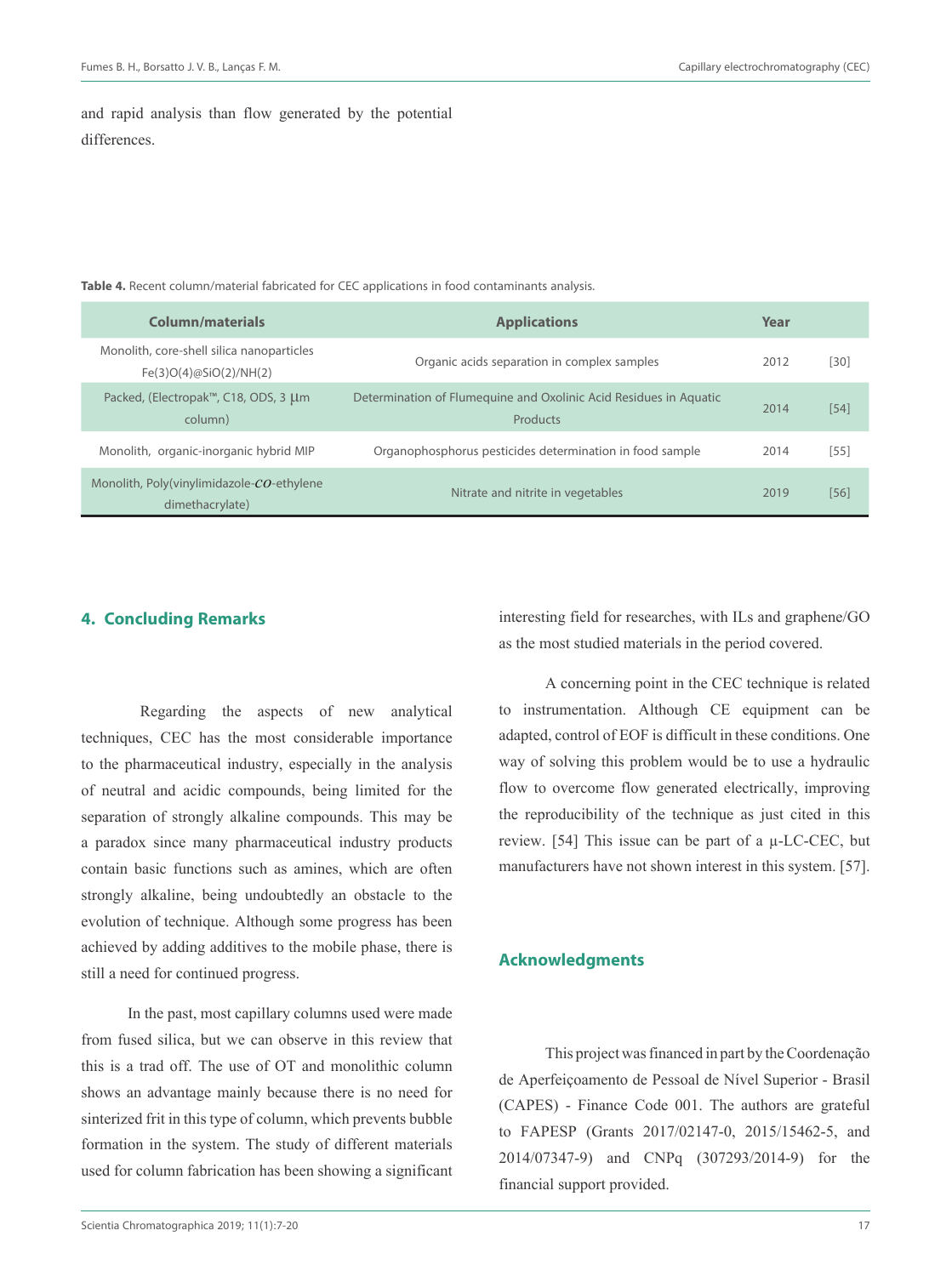#### **References**

- [1] V. Pretorius, B.J. Hopkins, J.D. Schieke, Electro-osmosis. A new concept for high-speed liquid chromatography, J. Chromatogr. A. 99 (1974) 23–30. doi:10.1016/S0021-9673(00)90842-2.
- [2] J.W. Jorgenson, K.D.A. Lukacs, High-resolution separations based on electrophoresis and electroosmosis, J. Chromatogr. A. 218 (1981) 209–216. doi:10.1016/S0021-9673(00)82057-9.
- [3] J.H. Knox, I.H. Grant, Miniaturisation in pressure and electroendosmotically driven liquid chromatography: Some theoretical considerations, Chromatographia. 24 (1987) 135–143. doi:10.1007/BF02688476.
- [4] R.A. Carney, M.M. Robson, K.D. Bartle, P. Myers, Investigation into the formation of bubbles in capillary electrochromatography, HRC J. High Resolut. Chromatogr. 22 (1999) 29–32. doi:10.1002/(SICI)1521-4168(19990101)22:1<29::AID-JHRC29>3.0.CO;2-U.
- [5] J.R. Chen, M.T. Dulay, R.N. Zare, F. Svec, E. Peters, Macroporous photopolymer frits for capillary electrochromatography, Anal. Chem. 72 (2000) 1224–1227. doi:10.1021/ac9911793.
- [6] Y. Okamoto, Y. Ikawa, F. Kitagawa, K. Otsuka, Preparation of fritless capillary using avidin immobilized magnetic particles for electrochromatographic chiral separation, J. Chromatogr. A. 1143 (2007) 264–269. doi:10.1016/j.chroma.2007.01.006.
- [7] Y. Saito, K. Jinno, T. Greibrokk, Capillary columns in liquid chromatography: between conventional columns and microchips, J. Sep. Sci. 27 (2004) 1379–1390. doi:10.1002/jssc.200401902.
- [8] S.C. Lam, E. Sanz Rodriguez, P.R. Haddad, B. Paull, Recent advances in open tubular capillary liquid chromatography, Analyst. (2019). doi:10.1039/c9an00329k.
- [9] C. Aydoğan, Organic polymer-based monolithic capillary columns and their applications in food analysis ?, (2019) 1–18. doi:10.1002/jssc.201801051.
- [10] J. Rozenbrand, W.P. Van Bennekom, Silica-based and organic monolithic capillary columns for LC: Recent trends in proteomics, J. Sep. Sci. 34 (2011) 1934–1944. doi:10.1002/jssc.201100294.
- [11] Q. Liu, J. Shi, G. Jiang, Application of graphene in analytical sample preparation, TrAC Trends Anal. Chem. 37 (2012) 1–11. doi:10.1016/j.trac.2012.03.011.
- [12] Q. Liu, J. Shi, L. Zeng, T. Wang, Y. Cai, G. Jiang, Evaluation of graphene as an advantageous adsorbent for solid-phase extraction with chlorophenols as model analytes, J. Chromatogr. A. 1218 (2011) 197-204. doi:10.1016/j.chroma.2010.11.022.
- [13] R.Y.N. Gengler, K. Spyrou, P. Rudolf, A roadmap to high quality chemically prepared Graphene, J. Phys. D. Appl. Phys. 43 (2010). doi:10.1088/0022-3727/43/37/374015.
- [14] W.S. Hummers, R.E. Offeman, Preparation of Graphitic Oxide, J. Am. Chem. Soc. 80 (1958) 1339–1339. doi:10.1021/ ja01539a017.
- [15] T.D. Ho, A.J. Canestraro, J.L. Anderson, Ionic liquids in solid-phase microextraction: A review, Anal. Chim. Acta. 695 (2011) 18–43. doi:10.1016/j.aca.2011.03.034.
- [16] N. Fontanals, F. Borrull, R.M. Marcé, Ionic liquids in solid-phase extraction, TrAC Trends Anal. Chem. 41 (2012) 15–26. doi:10.1016/j.trac.2012.08.010.
- [17] O. Núñez, H. Gallart-Ayala, C.P.B. Martins, P. Lucci, New trends in fast liquid chromatography for food and environmental analysis, J. Chromatogr. A. 1228 (2012) 298–323. doi:10.1016/j.chroma.2011.10.091.
- [18] K. Tang, X. Gu, Q. Luo, S. Chen, L. Wu, J. Xiong, Preparation of molecularly imprinted polymer for use as SPE adsorbent for the simultaneous determination of five sulphonylurea herbicides by HPLC, Food Chem. 150 (2014) 106–112. doi:10.1016/j. foodchem.2013.10.152.
- [19] A. Martín-Esteban, Molecularly-imprinted polymers as a versatile, highly selective tool in sample preparation, TrAC Trends Anal. Chem. 45 (2013) 169–181. doi:10.1016/j.trac.2012.09.023.
- [20] C. Zheng, Y.P. Huang, Z.S. Liu, Recent developments and applications of molecularly imprinted monolithic column for HPLC and CEC, J. Sep. Sci. 34 (2011) 1988–2002. doi:10.1002/jssc.201100164.
- [21] Z.H. Wei, L.N. Mu, Q.Q. Pang, Y.P. Huang, Z.S. Liu, Preparation and characterization of grafted imprinted monolith for capillary electrochromatography, Electrophoresis. 33 (2012) 3021–3027. doi:10.1002/elps.201200042.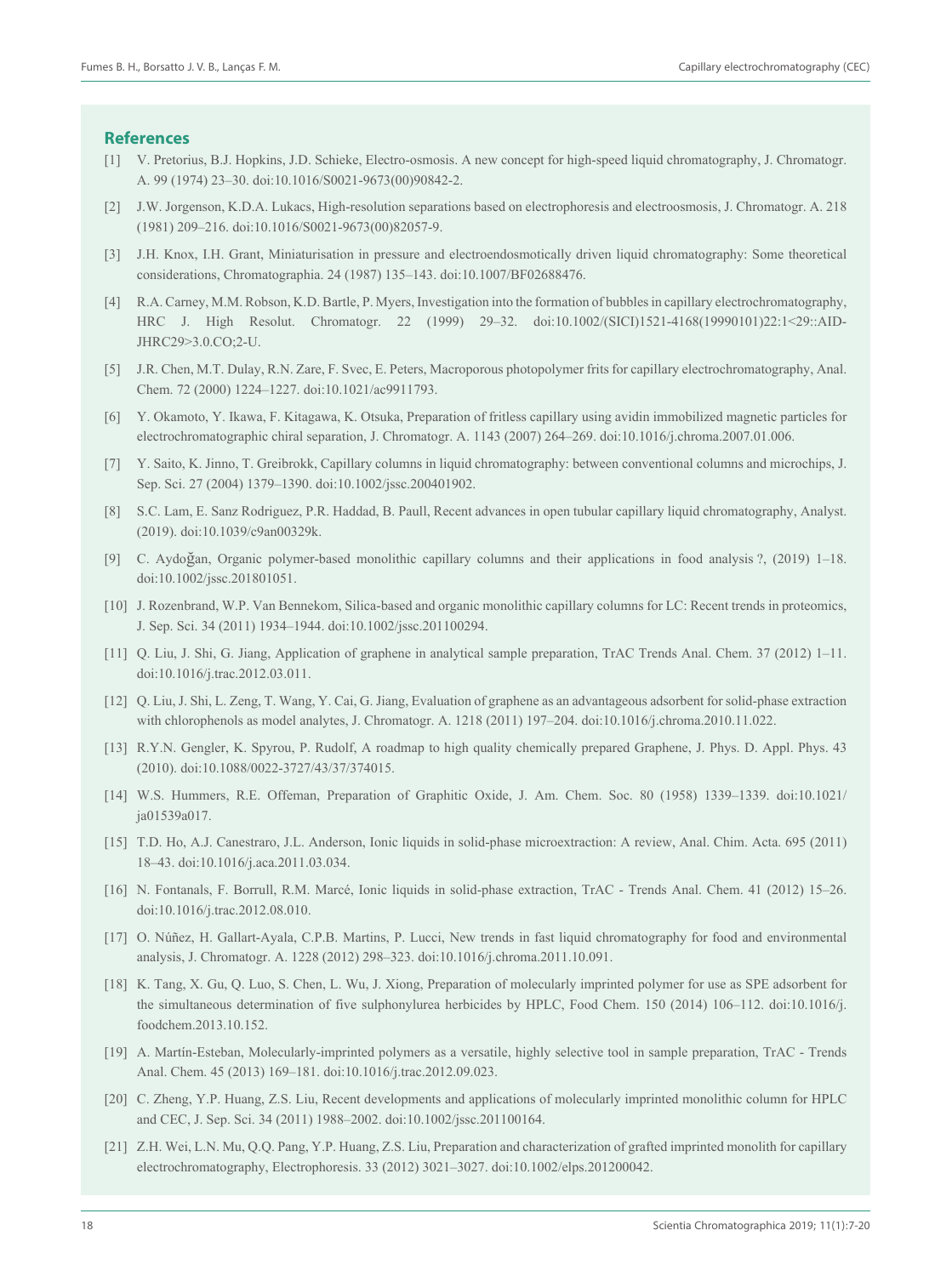- [22] Y. Zhang, L. Huang, Q. Chen, Z. Chen, A silica monolithic column with chemically bonded L-pipecolic acid as chiral stationary phase for enantiomeric separation of dansyl amino acids by CEC-MS, Chromatographia. 75 (2012) 289–296. doi:10.1007/ s10337-012-2188-6.
- [23] R.P. Liang, X.Y. Meng, C.M. Liu, J.W. Wang, J.D. Qiu, Enantiomeric separation by open-tubular capillary electrochromatography using bovine-serum-albumin-conjugated graphene oxide-magnetic nanocomposites as stationary phase, Microfluid. Nanofluidics. 16 (2014) 195–206. doi:10.1007/s10404-013-1235-4.
- [24] T. Hong, Y. Zheng, W. Hu, Y. Ji, Preparation and evaluation of b ovine serum albumin immobilized chiral monolithic column for affinity capillary electrochromatography, Anal. Biochem. 464 (2014) 43–50. doi:10.1016/j.ab.2014.07.015.
- [25] X. Jiang, Y. Jiang, G. Shi, T. Zhou, Graphene oxide coated capillary for the analysis of endocrine-disrupting chemicals by open-tubular capillary electrochromatography with amperometric detection, J. Sep. Sci. 37 (2014) 1671–1678. doi:10.1002/ jssc.201301126.
- [26] N. Ye, J. Li, Determination of dopamine, epinephrine, and norepinephrine by open-tubular capillary electrochromatography using graphene oxide molecularly imprinted polymers as the stationary phase, J. Sep. Sci. 37 (2014) 2239–2247. doi:10.1002/ jssc.201400287.
- [27] J. Svobodová, O. Kofroňová, O. Benada, V. Král, I. Mikšík, Separation of oligopeptides, nucleobases, nucleosides and nucleotides using capillary electrophoresis/electrochromatography with sol–gel modified inner capillary wall, J. Chromatogr. A. 1517 (2017) 185–194. doi:10.1016/j.chroma.2017.08.014.
- [28] Y. Zhang, Y. Zhang, W. Chen, Y. Zhang, L. Zhu, P. He, Q. Wang, Enantiomeric separation of tryptophan by open-tubular microchip capillary electrophoresis using polydopamine/gold nanoparticles conjugated DNA as stationary phase, Anal. Methods. 9 (2017) 3561–3568. doi:10.1039/C7AY01035D.
- [29] M. Ma, Y. Xi, Y. Du, J. Yang, X. Ma, C. Chen, Maltodextrin-modified graphene oxide for improved enantiomeric separation of six basic chiral drugs by open-tubular capillary electrochromatography, Microchim. Acta. 187 (2020). doi:10.1007/s00604-019- 4037-x.
- [30] W. Lei, L.Y. Zhang, L. Wan, B.F. Shi, Y.Q. Wang, W.B. Zhang, Hybrid monolithic columns with nanoparticles incorporated for capillary electrochromatography, J. Chromatogr. A. 1239 (2012) 64–71. doi:10.1016/j.chroma.2012.03.065.
- [31] N. Ye, J. Li, Y. Xie, C. Liu, Graphene oxide coated capillary for chiral separation by CE, Electrophoresis. 34 (2013) 841–845. doi:10.1002/elps.201200516.
- [32] R. Sitko, B. Zawisza, E. Malicka, Graphene as a new sorbent in analytical chemistry, TrAC Trends Anal. Chem. 51 (2013) 33–43. doi:10.1016/j.trac.2013.05.011.
- [33] C. Desiderio, D.V. Rossetti, F. Iavarone, I. Messana, M. Castagnola, Capillary electrophoresis-mass spectrometry: Recent trends in clinical proteomics, J. Pharm. Biomed. Anal. 53 (2010) 1161–1169. doi:10.1016/j.jpba.2010.06.035.
- [34] H. Han, Q. Wang, X. Liu, S. Jiang, Polymeric ionic liquid modified organic-silica hybrid monolithic column for capillary electrochromatography, J. Chromatogr. A. 1246 (2012) 9–14. doi:10.1016/j.chroma.2011.12.029.
- [35] G. D'Orazio, S. Fanali, C 18 silica packed capillary columns with monolithic frits prepared with UV light emitting diode: Usefulness in nano-liquid chromatography and capillary electrochromatography, J. Chromatogr. A. 1232 (2012) 176–182. doi:10.1016/j.chroma.2011.11.056.
- [36] Y. Wang, Q.L. Deng, G.Z. Fang, M.F. Pan, Y. Yu, S. Wang, A novel ionic liquid monolithic column and its separation properties in capillary electrochromatography, Anal. Chim. Acta. 712 (2012) 1–8. doi:10.1016/j.aca.2011.10.023.
- [37] M.M. Wang, X.P. Yan, Fabrication of graphene oxide nanosheets incorporated monolithic column via one-step room temperature polymerization for capillary electrochromatography, Anal. Chem. 84 (2012) 39–44. doi:10.1021/ac202860a.
- [38] S. Tang, L. Wang, H. Han, H. Qiu, X. Liu, S. Jiang, Preparation and characterization of dipyridine modified hybrid-silica monolithic column for mixed-mode capillary electrochromatography, RSC Adv. 3 (2013) 7894. doi:10.1039/c3ra40580j.
- [39] C. CHI, W. WANG, Y. JI, Preparation and evaluation of pepsin affinity organic polymer capillary monolithic column, Chinese J. Chromatogr. 32 (2014) 791. doi:10.3724/SP.J.1123.2014.04042.
- [40] J. Zhang, W. Zhang, T. Bao, Z. Chen, Enhancement of capillary electrochromatographic separation performance by conductive polymer in a layer-by-layer fabricated graphene stationary phase, J. Chromatogr. A. 1339 (2014) 192–199. doi:10.1016/j. chroma.2014.02.083.